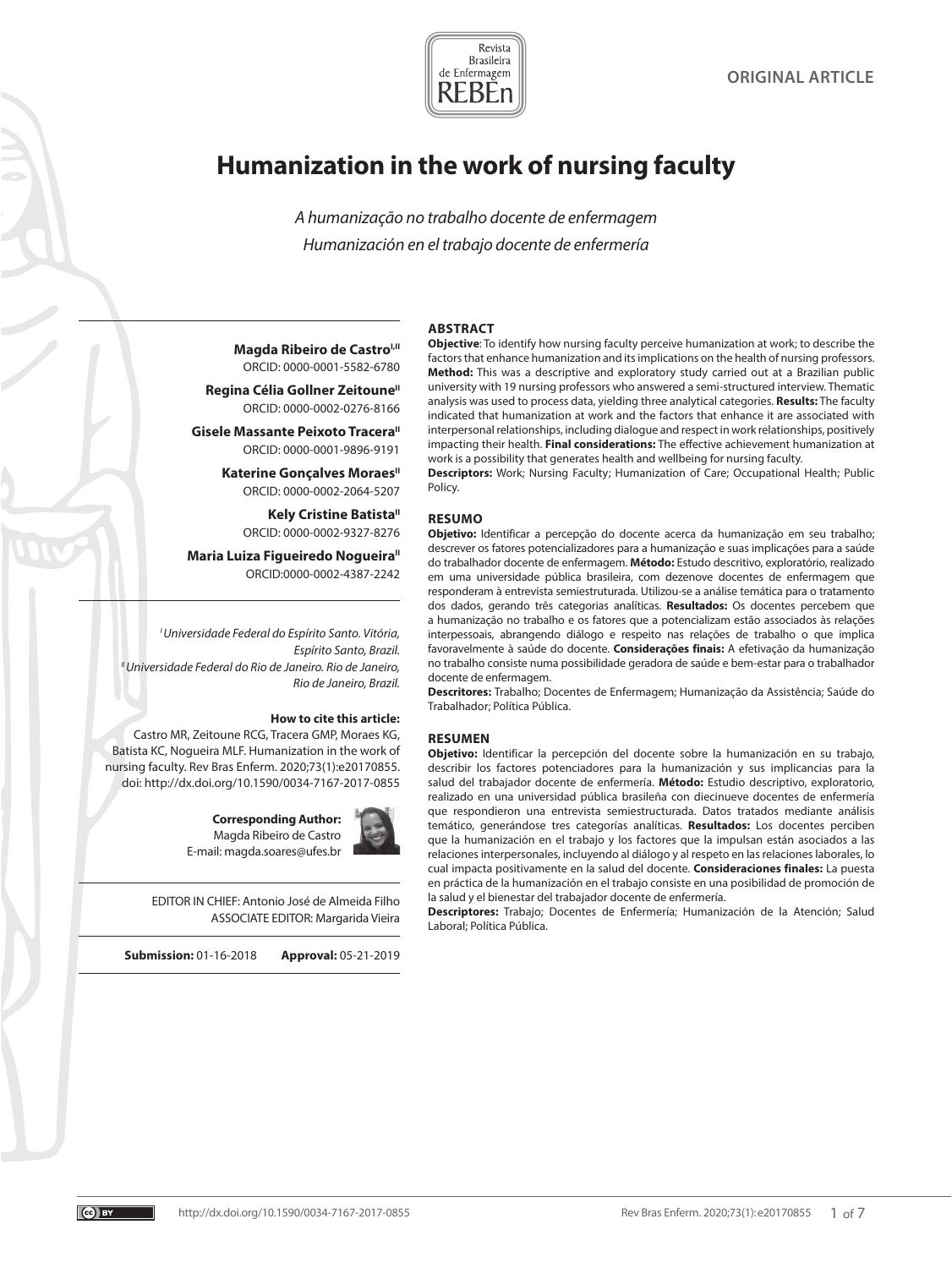# **INTRODUCTION**

The present study investigated humanization at work from the perspective of nursing faculty. The topic of humanization "is currently key to health policies"(1) and therefore it is important to deepen research on the matter<sup>(2)</sup>, especially considering that since the creation of the National Humanization Policy (PNH) in 2003, "much has been discussed on the topic, especially from the point of view of patients. However, there are few discussions about the vulnerability of professionals in this context"<sup>(2)</sup>, corroborating the need to expand scientific production about humanization within the scope of work, focusing on workers.

For the purposes of this study, humanization is defined as the recognition of the different subjects implied in the process of health production, including workers, service users and managers. Guided by these subjects' autonomy and protagonism, co-responsibility, the creation of bonds of solidarity, and collective participation in the management process, committed to improving the quality of the ambiance, work conditions, coordinating education processes with health services and practices<sup>(3)</sup>.

The PNH lists the work process as one of the targets of humanization, caring for the democratization of work relationships; strengthening teamwork by fostering groupality; recognizing the value of professionals and the ambiance, organizing healthy and welcoming work places<sup>(3)</sup>.

From this point of view, it is relevant to discuss the PNH according to how professional conceptualize the issue, bringing into question the elements that inform the specific take that each subject has on humanization<sup>(4)</sup>.

Based on the above, and considering that humanization is the reason and meaning behind nursing work, the participants of the present study were nursing faculty members<sup>(5)</sup>. Professors must deal with humanization as part of their daily work routine, both in academic and professional training<sup> $(6-7)$ </sup> and when providing care $(8)$ .

Furthermore, teaching is an activity conducted with and for others, and the work involves an ongoing process of interacting with students, other faculty members, administrative staff, management and coordination; i.e., this work requires establishing a network of relationships is established<sup>(9)</sup>.

The PNH is a cross-sectional public policy that addresses issues correlated with interpersonal relationships, the environment, the protagonism and autonomy of subjects, fostering respect of workers' subjectivity and their work. Therefore, it is reasonable to apply the precepts of humanization to the teaching activities of nursing faculty, and transposing this policy to the teaching field contributes to the relevance and original nature of this study.

Studying humanization is one of the priorities of Brazilian health policies<sup>(10)</sup>, in alignment with the ideals of the Brazilian Unified Health System (SUS), in addition to contributing and promoting the foundations for reflecting about and discussing occupational health, which is also supported by the National Agenda for Priorities in Health Research<sup>(11)</sup> and Nursing Research<sup>(12)</sup>, in which areas such as health policy and occupational health are considered strategic.

A review of the scientific literature about humanization showed that there is abundant production about humanization in health care; humanization in health/nursing; academic and professional training, teaching and learning humanization; humanization of care and humanization health care in different hospital settings, focusing primarily on health service users.

These findings corroborate those of a study $(7)$  that found that humanization was a recurring theme in scientific productions involving care and health care. However, there is a paucity of studies about humanization from the perspective of occupational health as a field of knowledge, and scientific production about humanization in the work of nursing faculty is lacking, corroborating the relevance of the present article.

Humanized work positively contributes to improving workers' health and quality of life, as well as their professional practice, because work based on the precepts of humanization has favorable repercussions for workers and institutions.

# **OBJECTIVE**

To identify the perception of faculty about humanization at work; describe the factors that enhance humanization; and their implications for the occupational health of nursing faculty.

# **METHOD**

## **Ethical aspects**

This study abided by all relevant ethical precepts<sup>(13)</sup> and participants were given codenames ("faculty member") followed by the number of the order in which they were included in the study, which occurred at random. The study was approved by the Research Ethics Committee. Data were collected after participants approved and signed the informed consent form after receiving an explanation about the study. A copy of this term was kept by the researchers.

# **Type of study**

This was a descriptive and exploratory qualitative study.

## **Methodological procedures**

## *Study setting*

The study was conducted in two Nursing Departments of the same public university in the Southeast Region of Brazil, where the motivation for the study emerged.

## *Source of data*

Nineteen faculty members composed the sample, corresponding to approximately 70% of those eligible for the study. Inclusion criteria were being a full faculty member who had entered via a civil servant exam; belonging to the departments of nursing; having an academic nursing background; teaching undergraduate and/or graduate programs and also holding administrative positions. The exclusion criterion was being a faculty member on leave from work activities during the period of data collection, which occurred between October and December 2015. A considerable part of the faculty staff was on leave for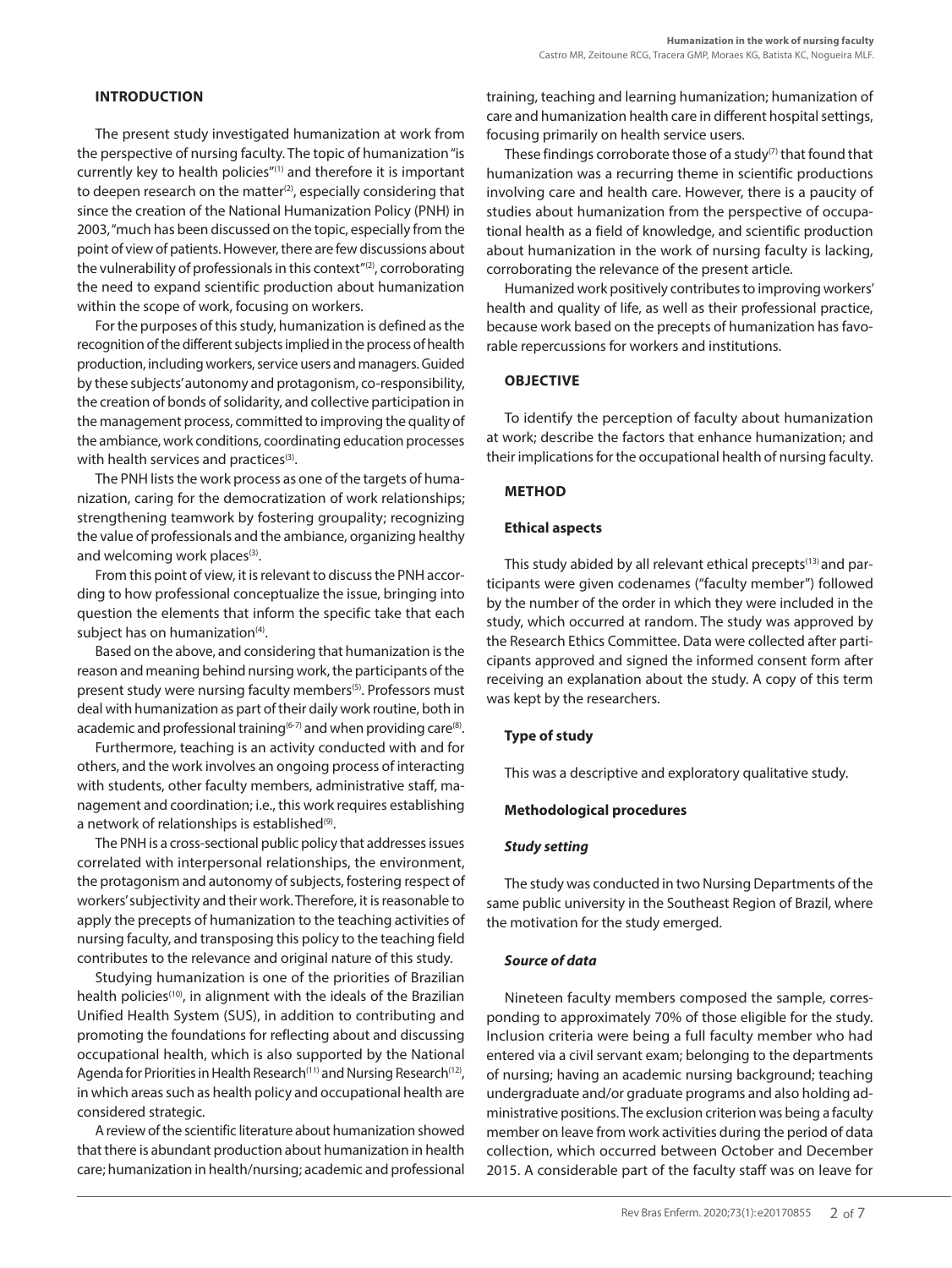doctoral studies or other reasons during this period, representing a methodological limitation of this study.

# *Data collection and organization*

Semi-structured interviews were used to collect data, conducted in a private location chosen by the faculty member, and lasted an average of 64 minutes. The interviews were recorded on digital media, fully transcribed, typed and given to each participant for verification and validation of the data, thus ensuring reliability<sup>(14)</sup>.

# *Data analysis*

Thematic content analysis was used to process, code and categorize the data. To conduct thematic analysis, themes were considered the logging and context unit<sup>(15)</sup>.

Thus, the text corpus was constructed with all the collected data and then coded, thus gaining meaning and enabling the representation of this content, which was grouped by the similarity of ideas or phrases said by the participants. After uncovering the nuclei of meaning of the participants' interviews, the data were aggregated in thematic analysis categories.

# **RESULTS**

Regarding sociodemographic and work profile of the participants, the nursing faculty of both departments were predominately women (n=17, 98.5%), married (n=10, 52.6%) and between 28 and 37 years old (n=08, 42.1%). Regarding time since graduation from nursing school, the faculty members had graduated 5 to 14 years prior to the interview (n=08, 42.1%), and had at least 10 years of work experience (n=09, 47.3%) at the studied federal university. Fifteen (78.9%) had had prior experience with teaching before becoming a civil servant at the public university and 13 (68.4%) held a PhD degree.

The participants performed different types of work activities: teaching undergraduate, graduate and certificate programs; with outreach projects, research and administrative activities, which often occur in succession, overlapped or were even unassociated, certifying the variety of tasks the permeate the work universe of nursing faculty, who reported working an average of 34-hour weeks. It is important to emphasize that all the participants reported taking their academic work home, either at night or on weekends and holidays, and the intensity and frequency of these activities varied among the faculty.

Based on the interviews of the nursing faculty, thematic units emerged that were grouped into three analysis categories: 1 - Humanization in the work of nursing faculty; 2 - factors that enhance humanization in the work of nursing faculty; and 3- Implications of humanization work on the health of nursing faculty. Details of each category are presented below.

## **Humanization in the work of nursing faculty**

This analytical category expressed the participants' desire for humanized work. The faculty members considered that bonds of solidarity were sometimes created among individuals; however, humanization was not fully present due to enormous "pressure and demands".

[…] *Some activities that end up humanizing some moments. During these workshops we create bonds, some solidarity emerges among people and a more humanized environment ends up being created because of this solidarity, these bonds.* […] *But this pressure, this demand, it takes away a bit from humanization.* (Faculty Member 2)

[...] Sometimes it's there, sometimes it's not. I think it's an exercise. *It's our desire to have a humanized work place* […] *it's very difficult. At times you think: 'This is a humanized work place, a good place to work* […] *But then at other times you think: 'God, what is this?' So it's always this cyclical situation* […]. (Faculty Member 15)

[…] *When you work within the concepts of humanization you break with the power* […] *So as you break with some powers, some people accept this and others don't* […] *So, that's the process* […] *You will never have humanization in your work process if it's not built day after day.* (Faculty Member 9)

The participants perceived humanization through embracement in the work environment. They emphasized that they recognized humanization in their work and that in their field, there is great concern about creating pleasant work environments.

> *That's a tough question* [stops to think]. *I know this department has its problems* […] *But even so I notice that the faculty is concerned with creating a pleasant work environment, at least in the course I teach*  […] *I believe that it is practiced, but it exists 'in me', I cannot confirm that this is the case with my coworkers* […]. (Faculty Member 3)

> *In particular, I think my work environment is humanized. I think there is comprehension, understanding* […] *I feel well here, I feel accepted, which is part of humanization.* (Faculty Member 8)

# **Factors that enhance humanization in the work of nursing faculty**

This second analytical category highlights the factors that enhance humanization in the work of nursing faculty. It includes interpersonal relationships, recognition of the work and workers, and respect for their autonomy and protagonism.

It is important to highlight that in this study, these factors were understood as enhancers of humanization in the work of nursing faculty, because of the understanding that the PNH is based on positivity, the recognition of potential, and on transforming institutional reality to emphasize "what is right".

> […] *I think this issue of relationships between peers is important, encouraging healthy interactions* […] *One thing that always concerns me is this issue of relationships at work.* […]. (Faculty Member 3)

> […] *The most important thing is* […] *recognizing other people's work. I think this is really lacking in people, recognizing each other's work, recognizing the value of other people in the group. I think this is important and needs to be developed.* (Faculty Member 4)

> *I believe it's a matter of freedom, autonomy to carry out your work, this makes work more humanized. And the issue of recognition too, if what you do is recognized, I think that does contribute indeed.* (Faculty Member 7)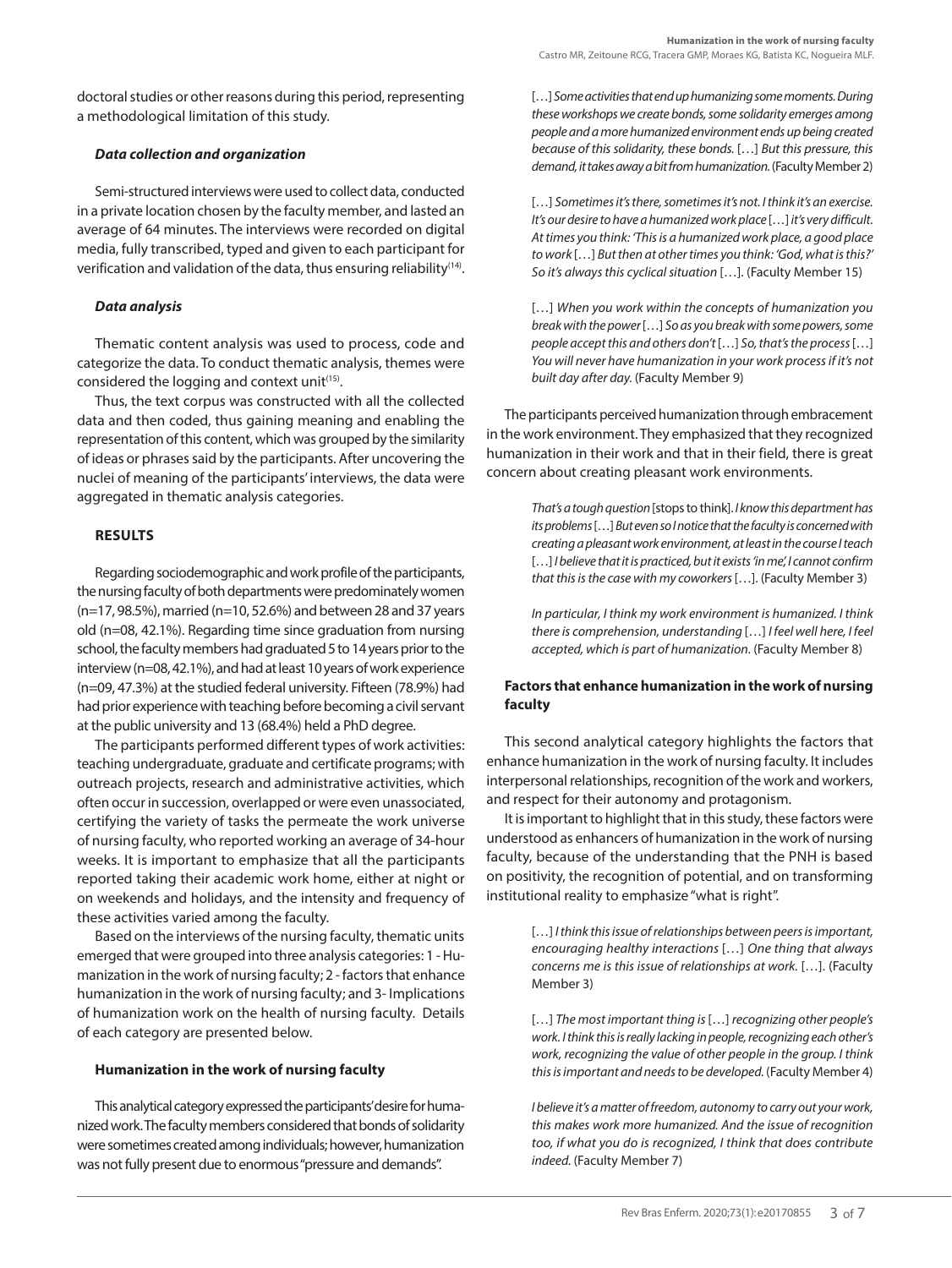Interpersonal relationships, shared and decentralized decision-making, shared management, and collaborative work were mentioned by participants as important aspects to effectively creating a humanized work environment.

> [...] *I think that when coworkers are concerned with another's work in the sense of being able to contribute, help, collaborate, that would be very important for things to flow better.* (Faculty Member 6)

> [...] *Decentralizing responsibilities, sharing decisions, where everyone is important in the process* […]*.* (Faculty Member 17)

Dialogue was mentioned as an enhancer of humanization, also permeating the sphere of interpersonal relationships.

> *The main thing is dialogue and interpersonal relationship* […] *to seek out possibilities through dialogue.* (Faculty Member 5)

> *Dialogue, good communication, seeing individuals as a whole. Listening to individuals, hearing their demands.* (Faculty Member 8)

> […] *Spaces for dialogue, because then we can analyze work processes, these are the main things for me*. (Faculty Member 15)

Respect among coworkers was also mentioned as an enhancer for achieving humanization at work.

> *Respecting other people, never mixing the personal with the professional. Giving other people a chance* […] *Respect is the foundation of everything!* […]*.* (Faculty Member 13)

> *I think we need respect! So, in work relationships* […] *respect is essential* (Faculty Member 18)

> *Respect* […] *because when there is respect, all the other factors emerge. There is no ethics without respect, no autonomy without respect, no recognition without respect, you can't build commitment without respect* […] *There is no way we can even think about humanized work when there is no respect* […]*.* (Faculty Member 19)

## **Implications of humanized work on faculty members' health**

This analytical category emphasizes the implications of humanized work on the health of faculty members according to the participants. The faculty reported favorable impacts on their physical and psychological health, resulting in job satisfaction, less illness, and positive contributions to health and wellbeing.

> […] *Humanization improves health* […] *especially emotional aspects. In a humanized environment, professionals feel recognized and this causes a positive impact on their physical, emotional and spiritual wellbeing.* (Faculty Member 5)

> […] *The first thing that comes to mind is emotional and psychological health. Professionals go to work with satisfaction, and even though they are overloaded, they will respond adequately. One day or other they'll feel more tired, but they won't be emotionally ill.* (Faculty Member 18)

> *So, humanization proposes health promotion based on daily activities, on interpersonal relationships, it is aligned with more*

*participatory management models, which effectively result in much less illness* […]*.* (Faculty Member 9)

# **DISCUSSION**

The sociodemographic and work profiles of the participants showed a predominance of married women, as was the case in other Brazilian studies(16-17) and international research carried out with nursing faculty in Florida, Colorado and Turkey in terms of the expressiveness of married<sup>(20)</sup> women<sup>(18-20)</sup>.

Regarding age, the findings of this study corroborate those of a study conducted in Turkey with nursing professors<sup> $(19)$ </sup>, which showed relatively young faculty members.

Considering time since graduation and of experience with teaching, the findings are in line with those of a study developed with nursing faculty in Florida<sup>(18)</sup>.

The participants in the present study developed various work activities, often taking on overlapping of roles and taking work home with them, as has been shown in both Brazilian and international studies<sup>(18,21-23)</sup>.

Thus, work competes with time that should be used for other non-work activities, as it invaded their private lives and was performed outside of institutionalized work hours<sup>(20)</sup>. In the present study, reading, researching and preparing and correcting academic activities, among others, occurred outside the institutional setting, as verified in other studies<sup>(20,24)</sup>.

The faculty's perception of humanization at work involved aspects relative to bonds, nurturing, solidarity in daily professional practice, respect in interpersonal relationships, and collaborative work processes with shared management.

Solidarity stood out in the smaller groups, a common feature in the case where the same course was taught by several faculty members. In the studied time period, this number ranged between two to eight professors teaching the same course part of the undergraduate curriculum. Thus, among small groups, bonds of solidarity were more viable, in harmony with the precepts of humanization.

Duarte and Noro<sup>(25)</sup> affirmed that human relationships within the work place can hinder the process of reaching humanization, because "in team work, the objectives before a given reality must be similar so that all can reach a greater objective, that of making humanization a concrete part of professional practice.

However, there are no rules or formulas in the humanization process, because, essentially, it depends on individuals and their conceptions about humanization. Thus, it is a wide-reaching, lengthy and complex process, which faces resistance by many professionals because it requires behavioral changes that cause insecurity<sup>(25)</sup>.

The concept of humanization is aligned with various proposals for changing relationships between professionals and managers. It clearly involves investing in relational technologies, especially the technologies of listening, embracement, dialogue and negotiation<sup>(26)</sup>.

It is also important to consider that the faculty's work is intangible, and therefore, it is a social action by nature $(27)$ . The practice of teaching requires forming relationships with students, other professors, managers, other workers and, in some cases, family members.

Thus, as demonstrated in the results, relational issues are an important component of teaching practice, and good interpersonal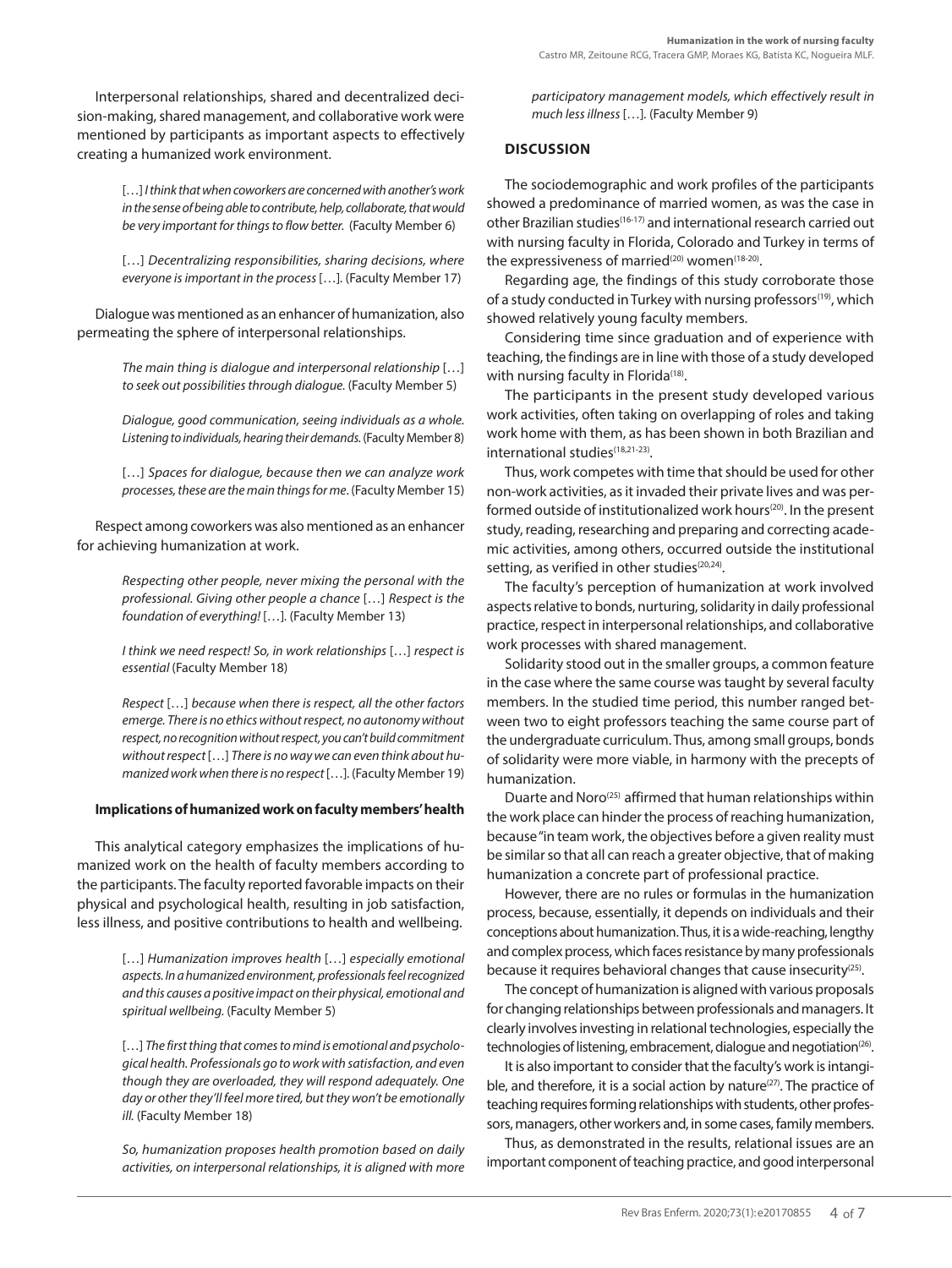relationships and effective communication contribute to humanization at work<sup>(28)</sup>.

Based on the interviews with the faculty, relational factors were frequently mentioned as enhancers of humanization at work, with emphasis to the recognition of work and workers, autonomy, and protagonism, principles of the PNH, in which recognition is associated with both workers and their work.

Recognition is an attitude that adds value to human beings<sup>(2)</sup>, in line with the assumptions of the PNH(3). It is based on the belief that individuals must be recognized as unique, free, equal beings, worthy of respect<sup>(29)</sup>. Therefore, recognition contributes to humanization, because the humanist conception of recognition as defined here is interested in the qualities of singular beings, in which recognition is directed at individuals.

Researchers(30) have shown that there are favorable health-producing work possibilities. This is based on the understanding that the challenges imposed by daily work in the health field, which is constantly changing, are associated with human potential to create and reinvent new processes that meet needs.

In this direction of creating and recreating human potential, autonomy and protagonism come into play, contributing to healthier group interactions in which everyone is considered important, and is valued and recognized in the work process.

The answers given by the participants expressed the idea of contribution and cooperation as enhancing humanization at work, while also facilitating the construction of solidarity.

Cooperation enables collective construction and is based on the understanding of work as a form of relating with other people. Such cooperation is based on the assumption of a collective, because to work is the experience lived in the work routine, and interacting means coexisting $(30)$ .

In this interaction, the faculty understood dialogue as a possibility for humanization at work, converging with the PHN which recommends that quality dialogue must be fostered<sup>(31)</sup>. Work is considered an important human activity in the life of subjects, as life is dialogic in nature<sup>(32)</sup>.

Along these lines, it is strategic to create spaces for collective debates that can spread the word and consequently contribute to health promotion in the work place<sup>(30)</sup>. Thus, communicative actions are essential, as set forth in the PHN principles, which enable the production of health among workers and the expression of their subjectivity.

In this perspective, it is important to emphasize the concept of network, referring to the active participation of subjects to address situations that arise from work. Thus, it is defined "grouplet that is updated as a collectivity with agency and in transformation"(30). The subjects that compose this network are workers with protagonist roles who affirm their capacity to intervene in decision-making processes in their work. Thus, the elements considered essential to humanization enter the scene, favoring the recognition of workers as well as their work.

Once these conditions are ensured, workers will have more power to act, enhancing their professional practice, fostering wellbeing and health in their work, all based on the PNH precepts.

As verified in the present study, the literature highlights the relevance of dialogue to humanization, and the PNH encourages communication to construct collective processes to address power relationships, work and affection that often inhibit autonomy and the co-responsibility of professionals at work, producing dehumanizing attitudes and practice<sup>(31)</sup>. The same document states that it is necessary to recognize that differences can converse and that, together, different types of knowledge can produce health in a more co-responsible way<sup>(31)</sup>.

Thus, creating different spaces for subjects to meet, constructing shared knowledge and networked team work are some of the ways to operationalize the precepts of humanization at work<sup>(3)</sup>

In the present study, according to the faculty, respect was essential to humanization at work, indicated as essential to relationships. Corroborating this finding, Sanches et al<sup>(33)</sup> state that this construction must be collective and participatory, seeking to embrace and respect the values, beliefs, culture and life expectations unique to each person. Fernandes and Ferreira<sup>(34)</sup> associated humanization with quality of life, emphasizing that positive relationships, marked by friendship, cooperation, respect and mutual trust, contribute to greater feeling of job satisfaction and wellbeing at work.

Achieving a healthy work environment requires establishing work conditions based on moral and ethical principles and respect for others, considering each individual as unique, with a group commitment to ethics, solidarity, love of others, dignity, recognizing the value of oneself and others, citizenship and respect<sup>(35)</sup>.

Martins et al<sup>(28)</sup> concluded that good interpersonal relationships and effective communication contribute to humanization, because to humanize means providing the necessary room for communications, an essential tool for humanization which depends on their ability to speak and listen, because there is no humanization without communication.

Regarding the implications for humanization at work, the participants reported favorable repercussions on their health. The literature indicates that "work contexts can act as sources of health or illness both in terms of overall health and mental health"(36).

Dejours, Abdoucheli and Jayet<sup>(37)</sup> reinforce the impact of work organization on the psyche and investigate how workers are able to reach certain psychological balance even when submitted to destructuring organizations. Work organization is divided into workers, the content of tasks, modalities of command, and hierarchal and power relationships<sup>(38)</sup>.

From this perspective, Dejours<sup>(38)</sup> emphasizes that work organization acts directly on the psychosomatic economy of workers, corroborating the conception that workers can be affected by organization depending on how they are instituted, impacting health both positively and negatively.

Thus, rigid and inflexible organizations can harm workers. However, flexible work organizations that allow workers to manifest their subjectivity, creativity, in which work is invented and re-invented, and protagonism is exercised, can positively impact the health and wellbeing of individuals<sup>(38)</sup>. Dejours states that work is never neutral in terms of health, as it can represent either a source of pleasure or suffering, positively or negatively affecting significant spheres of human life<sup>(38)</sup>.

Thus, pleasurable work is that in which workers are responsible for an important part of its conception and that promotes inventiveness, creativity, problem-solving capacity and the use of intelligence<sup>(39)</sup>, as recommended by the PNH.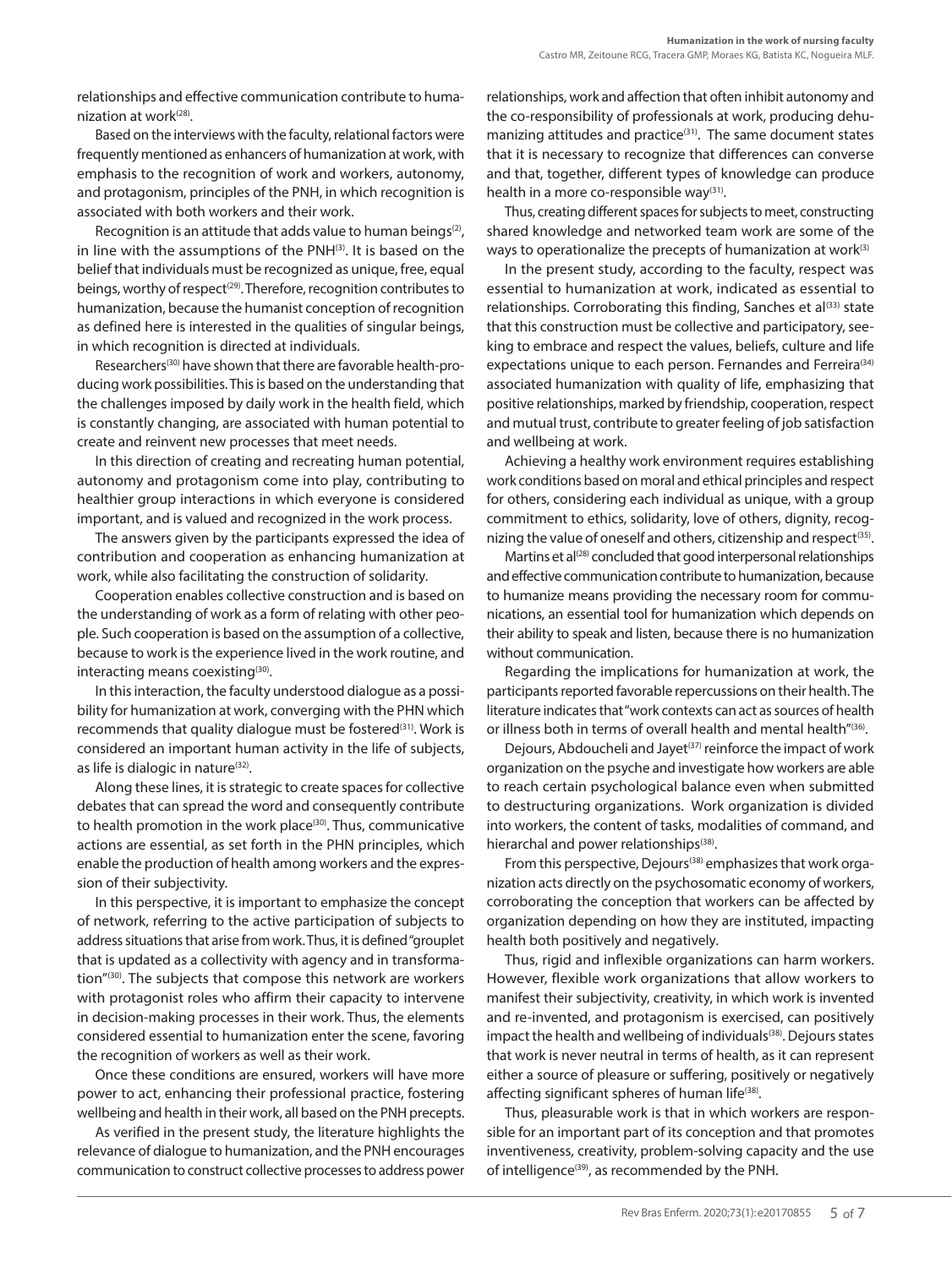## **Limitations of the study**

The findings of the present study cannot be generalized, as the participants belonged to a single setting. Thus, further studies focused on humanization of the work of nursing faculty should be conducted. However, this limitation did not compromise the originality and relevance of the investigation.

#### **Contributions to the area of nursing and health**

The present study raised important issues to achieving humanization at work, specifically that of nursing faculty. It especially showed the relevance of interpersonal relationships in this context.

## **FINAL CONSIDERATIONS**

The study verified that among the studied sample, humanization was not fully implemented, and interpersonal relationships were pointed out as the greatest mean to achieving this goal, which includes autonomy, protagonism, recognition of workers, the importance of cooperation in the work process, of quality dialogue and respect in work relationships, in which the active participation of all workers is important.

Lack of these principles favors destructuring work organizations that can result in the perception of dehumanization at work.

However, humanization at work was believed to positively impact worker health, reducing illness, contributing to wellbeing and to making work relationships more democratic, fostering collective work and the recognition of all the subjects involved in the process, allowing for the organization of healthy and embracing work places, as recommended by the PNH.

The present study confirms the viability and relevance of studying humanization at work and supports the expansion of studies along this vein. Humanization can contribute to occupational health, because work is a space for collective creation. Thus, further studies about the theme are recommended to expand the discussion to include other settings and workers, increasing reflections about humanization at work.

# **REFERÊNCIAS**

- 1. Ferreira LR, Artmann E. Pronouncements on humanization: professionals and users in a complex health institution. Cien Saude Colet. 2018;23(5):1437-50. doi: 10.1590/1413-81232018235.14162016
- 2. Fontana RT. Humanização no processo de trabalho em enfermagem: uma reflexão. Rev Rene [Internet]. 2010[cited 2014 Jan 20];11(1):200-7. Available from: http://www.periodicos.ufc.br/rene/article/view/4506
- 3. Ministério da Saúde (BR). HumanizaSUS: Documento base para gestores e trabalhadores do SUS [Internet]. Brasília: Ministério da Saúde; 2010 [cited 2014 May 13]. Available from: http://bvsms.saude.gov.br/bvs/publicacoes/humanizasus\_documento\_gestores\_trabalhadores\_ sus.pdf
- 4. Chernicharo IM, Freitas FDS, Ferreira MA. Humanização no cuidado de enfermagem: contribuição ao debate sobre a Política Nacional de Humanização. Rev Bras Enferm. 2013;66(4):564-70. doi: 10.1590/S0034-71672013000400015
- 5. Collet N, Rozendo CA. Humanização e trabalho na enfermagem. Rev Bras Enferm. 2003;56(2):189-92. doi: 10.1590/ S0034-71672003000200016
- 6. Medeiros LMOP, Batista SHSS. Humanização na formação e no trabalho em saúde: uma análise de literatura. Trab Educ Saúde. 2016;14(3):925-51. doi: 10.1590/1981-7746-sol00022
- 7. Almeida DV, Chaves EC. Teaching humanization in undergraduate nursing course subjects. Invest Educ Enferm [Internet]. 2013 [cited 2014 Jan 20];31(1):44-53. Available from: http://www.scielo.org.co/scielo.php?script=sci\_arttext&pid=S0120-53072013000100006
- 8. Barbosa GC, Meneguim S, Lima SAM, Moreno V. Política Nacional de Humanização e formação dos profissionais de saúde: revisão integrativa. Rev Bras Enferm. 2013;66(1):123-7. doi: 10.1590/S0034-71672013000100019
- 9. Tardif M, Lessard C. O trabalho docente: elementos para uma teoria da docência como profissão de interações humanas. 8ª ed. Petrópolis: Vozes; 2013.
- 10. Reis LS, Silva EF, Waterkemper R, Lorenzini E, Cecchetto FH. Humanization of healthcare perception of a nursing team in a neonatal and pediatric intensive care unit. Rev Gaúcha Enferm. 2013;34(2):118-24. doi: 10.1590/S1983-14472013000200015
- 11. Ministério da Saúde (BR). Agenda Nacional de Prioridades de Pesquisa em Saúde [Internet]. Brasília: Ministério da Saúde; 2015 [cited 2015 May 13]. Available from: http://brasil.evipnet.org/wp-content/uploads/2017/07/ANPPS.pdf
- 12. Cassiani SHB, Bassalobre-Garcia A, Reveiz L. Universal Access to Health and Universal Health Coverage: identification of nursing research priorities in Latin America. Rev Latino-Am Enferm. 2015;23(6):1195-208. doi: 10.1590/0104-1169.1075.2667
- 13. Ministério da Saúde (BR). Conselho Nacional de Saúde. Resolução nº 466, de 12 de dezembro de 2012. Aprova diretrizes e normas regulamentadoras de pesquisas envolvendo seres humanos [Internet]. Brasília; 2012 [cited 2015 May 13]. Available from: https://conselho. saude.gov.br/resolucoes/2012/Reso466.pdf
- 14. Breakwell GM, Fife-Schaw C, Hammond S, Smith JA. Métodos de pesquisa em Psicologia. 3ª ed. Porto Alegre: Artmed; 2010.
- 15. Bardin L. Análise de Conteúdo: Ed. Revista e Ampliada. Lisboa: Edições 70; 2011.
- 16. Conceição MR, Costa MS, Almeida MI, Souza AMA, Cavalcante MBPT, Alves MDS. Qualidade de vida do enfermeiro no trabalho docente: